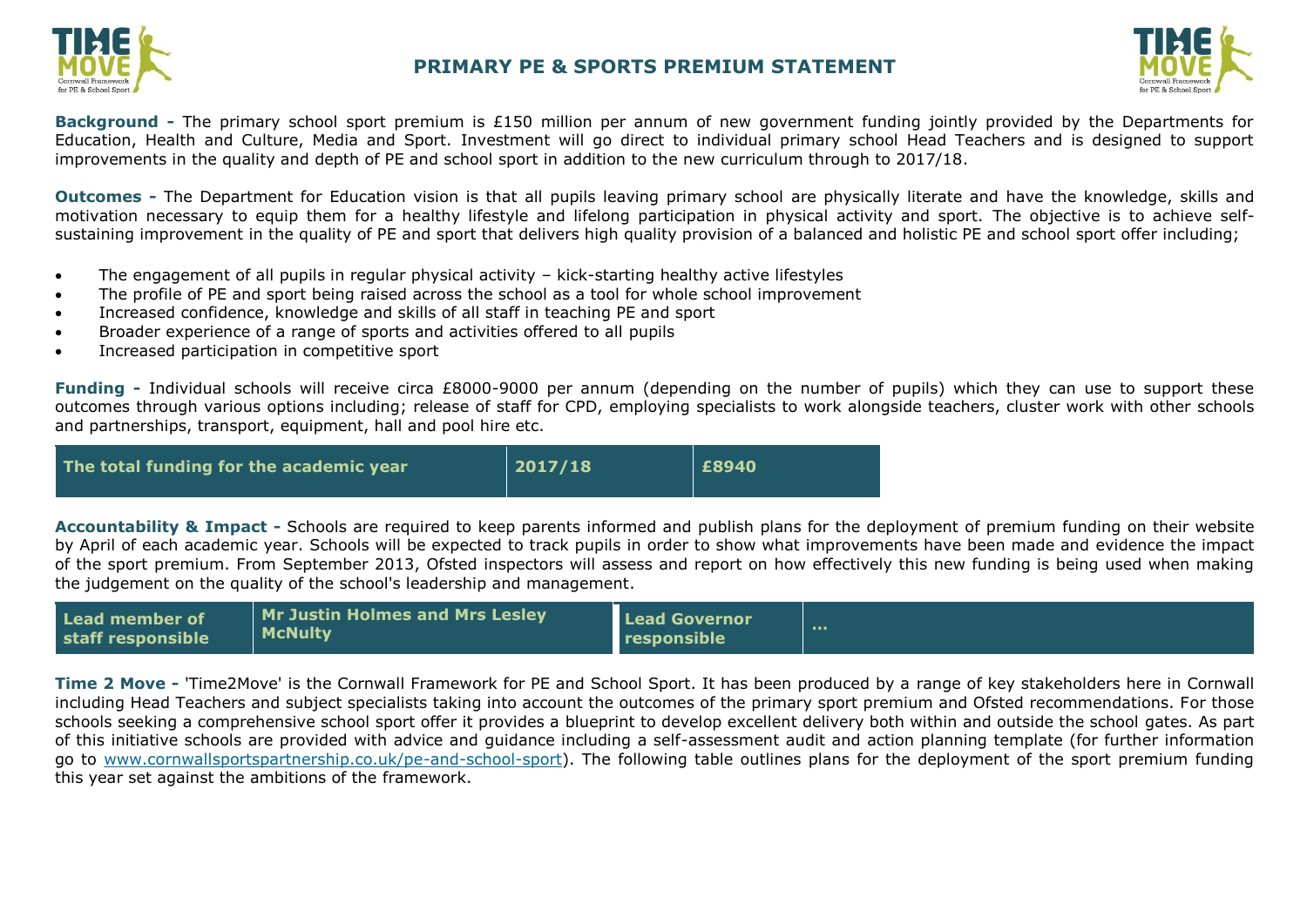

## **PRIMARY PE & SPORTS PREMIUM STATEMENT**



| <b>Area of Focus &amp;</b>                                                                                                                                 | <b>Actions</b>                                                                                                                                                                                                                                                                                                                                                                                                                                                                                                                                                                                                                                                                                                                                                                                                                                                                                                                                                  | <b>Funding</b>             | <b>Impact</b>                                                                                                                                                                                                                                                                                                                                                                                                                                                                                                                                             | <b>Future Actions &amp;</b><br><b>Sustainability</b>                                                                                                                                                                                                                                                         |
|------------------------------------------------------------------------------------------------------------------------------------------------------------|-----------------------------------------------------------------------------------------------------------------------------------------------------------------------------------------------------------------------------------------------------------------------------------------------------------------------------------------------------------------------------------------------------------------------------------------------------------------------------------------------------------------------------------------------------------------------------------------------------------------------------------------------------------------------------------------------------------------------------------------------------------------------------------------------------------------------------------------------------------------------------------------------------------------------------------------------------------------|----------------------------|-----------------------------------------------------------------------------------------------------------------------------------------------------------------------------------------------------------------------------------------------------------------------------------------------------------------------------------------------------------------------------------------------------------------------------------------------------------------------------------------------------------------------------------------------------------|--------------------------------------------------------------------------------------------------------------------------------------------------------------------------------------------------------------------------------------------------------------------------------------------------------------|
| <b>Outcomes</b>                                                                                                                                            | (Actions identified through self-review to improve<br>the quality of provision)                                                                                                                                                                                                                                                                                                                                                                                                                                                                                                                                                                                                                                                                                                                                                                                                                                                                                 | (Planned/<br>actual spend) | (Anticipated/actual effect on pupils<br>including measures/evidence)                                                                                                                                                                                                                                                                                                                                                                                                                                                                                      | (How will the improvements<br>be sustained and what will<br>you do next)                                                                                                                                                                                                                                     |
| <b>Curriculum</b><br><b>Delivery</b><br>engage young people in a<br>high quality, broad and<br>balanced curriculum                                         | Carry out research into a PE framework for<br>the Early Years to develop gross and fine<br>motor skills. SportsHall Infant/Pre-school<br>proficiency/FUNdamentals/ RealPE.<br>Update current PE scheme (Champions) so<br>lessons are more targeted to children's needs<br>and to enhance quality of teaching.<br>Development of Orienteering courses around<br>the school grounds.<br>Investigate how maths can be more<br>prominent in our PE curriculum, linked to a<br>SIP priority, to increase the opportunity for<br>children to use maths across the curriculum.<br>Purchase Maths of the day scheme to<br>promote active maths / 30:30 daily<br>Continue to pay for qualified swimming<br>teachers for all key stage 2 children<br>Renewal of PE equipment to ensure that all<br>children are active throughout lessons and<br>not waiting around for equipment (e.g. balls)<br>being inactive. To enable changes in the<br>curriculum to be resourced. | Approx<br>£3500            | All children to receive high<br>quality PE lessons weekly.<br>More confident and competent<br>staff with enhanced quality of<br>teaching and learning in PE.<br>To increase the profile of Physical<br>Education and Sport within the<br>school.<br>To identify school priorities to<br>work towards becoming PE<br>good/outstanding according to<br>YST.<br>For all Year 6 leavers to be able<br>to meet the National Curriculum<br>requirement of swimming<br>Children are using maths / PE<br>skills in other areas of the<br>curriculum successfully. | The PE lead will monitor<br>the delivery of the PE<br>curriculum through<br>learning walks and pupil<br>surveying though the<br>school council and class<br>council sessions.<br>The new orienteering<br>course will be continually<br>developed with Upper Key<br>Stage 2 children creating<br>new courses. |
| <b>Physical Activity,</b><br><b>Health &amp; Wellbeing</b><br>all young people are aware of<br>health related issues and are<br>supported to make informed | New playground equipment to support<br>physical activity at break times through the<br>introduction of playtime zones to encourage<br>positive physical play opportunities.                                                                                                                                                                                                                                                                                                                                                                                                                                                                                                                                                                                                                                                                                                                                                                                     | Approx<br>£500             | All pupils are engaged in regular<br>physical activities at lunchtimes<br>which they have chosen to<br>participate in. Children are happy<br>and take part in positive physical                                                                                                                                                                                                                                                                                                                                                                           | Continue to reinvent the<br>physical zones to keep<br>interest fresh. Re-<br>purchasing of popular<br>equipment in zones might                                                                                                                                                                               |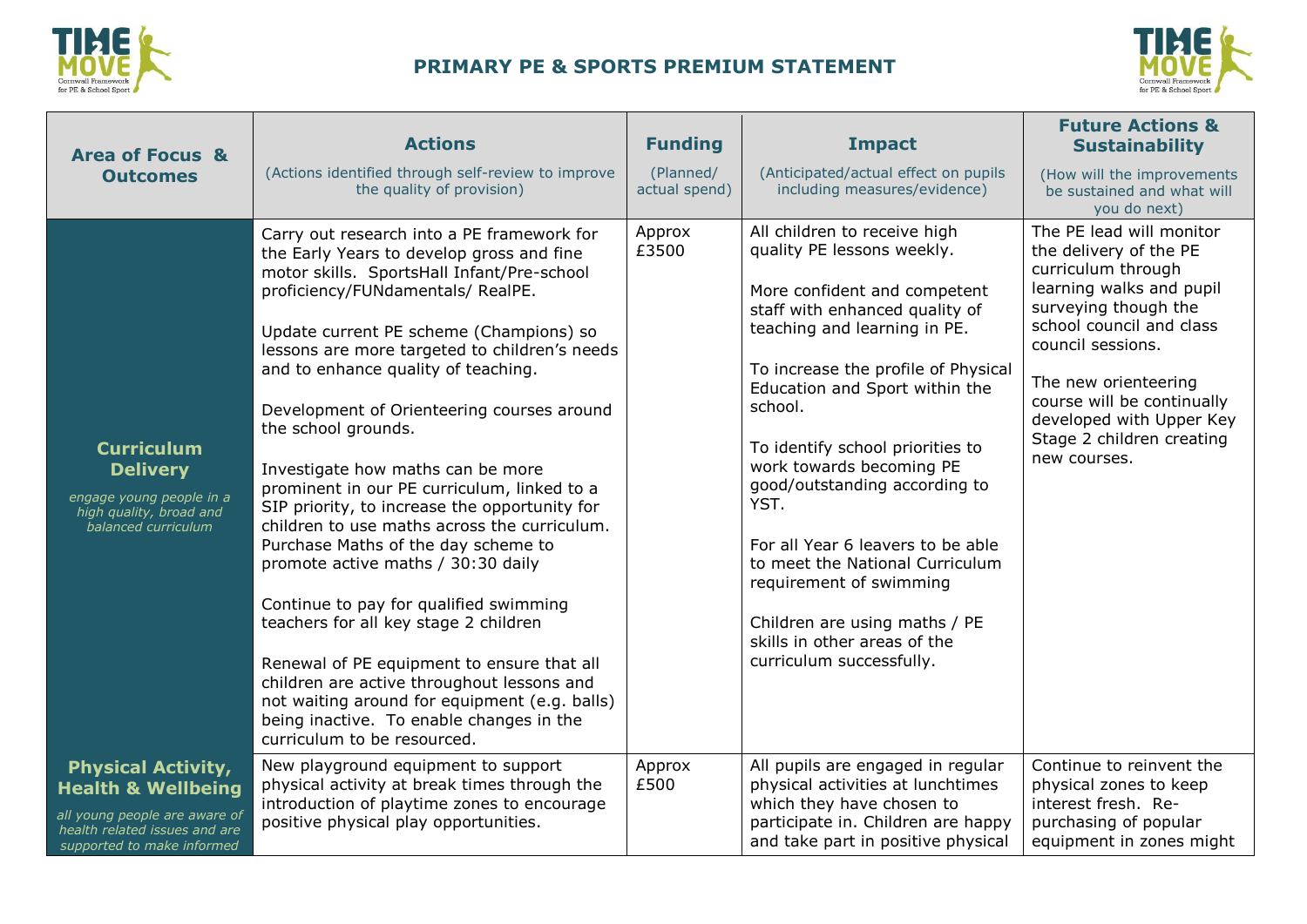



| choices to engage in an active<br>and healthy lifestyle                                                                                                                                                           | Developments of PE area on school website<br>to include information about the lunchtime<br>play zones and health and fitness to inform<br>parents.<br>Introduction of the 'Daily Mile' for key stage<br>2 children aimed at specific year groups to<br>encourage increased fitness and physical<br>activity.<br>Bikeability to be offered to year 6 children.                                                      |                                                                | experiences which were chosen<br>by the children through the<br>school council.<br>Greater awareness amongst<br>pupils of the benefits of physical<br>activity and the dangers of poor<br>diet, smoking and other activities<br>that undermine health.<br>More children running longer<br>distances and building their<br>stamina, with the use of a<br>passport to track miles being run<br>by the children, with medals<br>being awarded when they have<br>run a marathon | be needed.<br>Continue to develop the PE<br>section on the school<br>website to make parents<br>aware of the fitness and<br>health and wellbeing which<br>is being taught at each<br>year group.<br>Build up to developing a<br>cross-country running<br>team and participation in<br>cross country events next<br>year.        |
|-------------------------------------------------------------------------------------------------------------------------------------------------------------------------------------------------------------------|--------------------------------------------------------------------------------------------------------------------------------------------------------------------------------------------------------------------------------------------------------------------------------------------------------------------------------------------------------------------------------------------------------------------|----------------------------------------------------------------|-----------------------------------------------------------------------------------------------------------------------------------------------------------------------------------------------------------------------------------------------------------------------------------------------------------------------------------------------------------------------------------------------------------------------------------------------------------------------------|---------------------------------------------------------------------------------------------------------------------------------------------------------------------------------------------------------------------------------------------------------------------------------------------------------------------------------|
| <b>Diverse &amp;</b><br><b>Inclusive</b><br>provide a fully inclusive offer<br>that recognises the diverse<br>needs of specific groups and<br><i>identifies tailored</i><br>opportunities for all young<br>people | Introducing the children to the Children's<br>University and all that it represents.<br>Encouraging children to take part in sporting<br>activities outside of school. Making links<br>with sports clubs in the area and making<br>parents aware that this opportunity exists.<br>Children to take part in one off sporting<br>activities based on non-traditional activities<br>e.g. hand ball, hula hooping etc. | Approx<br>$£100$ for<br>Children's<br>University<br>for a Year | Increased number of children<br>taking part in sporting activities<br>outside of school and extra-<br>curricular sports clubs after<br>school.<br>Children experiencing non-<br>traditional sporting activities and<br>broaden their knowledge of what<br>is available to them.                                                                                                                                                                                             | Purchasing of further<br>passports to continue the<br>legacy. The passports are<br>collected every half term<br>and the amounts of hours<br>gained by the children are<br>logged so we are able to<br>celebrate the milestone<br>achievements of hours<br>logged with the<br>presentation of bronze,<br>silver and gold medals. |
| <b>Competitions</b><br>Provide a well organised,<br>appropriate and enjoyable<br>programme of competitions                                                                                                        | Work with other local primary schools to<br>organise sports fixtures.<br>Transport to participate in additional                                                                                                                                                                                                                                                                                                    | Approx<br>£1000<br>£500                                        | Increased numbers of pupils<br>taking part in the swimming gala.<br>Children participate                                                                                                                                                                                                                                                                                                                                                                                    | Develop links further with<br>local primary schools to<br>take part in more sporting<br>fixtures throughout the                                                                                                                                                                                                                 |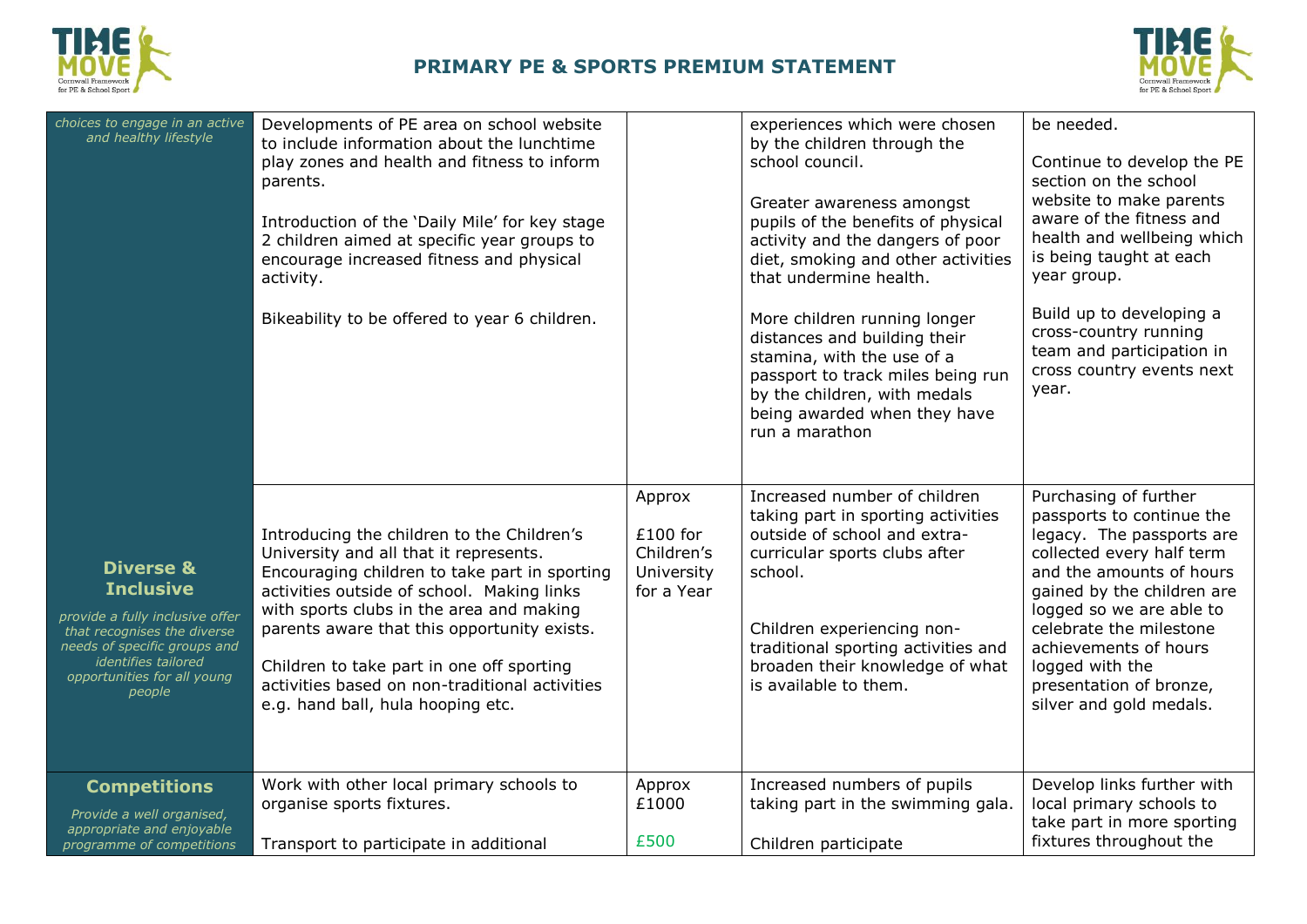



| and festivals for students of<br>all abilities                                                                                             | competitions and fixtures including the<br>annual swimming gala, Bodmin College<br>events and Catholic Sports Day etc.<br>Purchase new school football and netball kits<br>to look professional when playing fixtures<br>against other schools.<br>Purchase staff PE kits so teachers are<br>dressed appropriately for teaching PE lessons<br>and on sports days all support staff to wear a<br>polo-shirt to continue the professional,<br>organised look of sports day. |                | enthusiastically in sports day and<br>there is positive feedback from<br>the parents.<br>Participating in an increased<br>range of competitive<br>opportunities within the local<br>area.<br>Children's confidence in<br>competing improved due to<br>looking the part when playing in<br>fixtures and being proud of their<br>team.<br>Children are able to easily<br>recognise staff members during<br>whole school sporting events. | year.                                                                                        |
|--------------------------------------------------------------------------------------------------------------------------------------------|---------------------------------------------------------------------------------------------------------------------------------------------------------------------------------------------------------------------------------------------------------------------------------------------------------------------------------------------------------------------------------------------------------------------------------------------------------------------------|----------------|----------------------------------------------------------------------------------------------------------------------------------------------------------------------------------------------------------------------------------------------------------------------------------------------------------------------------------------------------------------------------------------------------------------------------------------|----------------------------------------------------------------------------------------------|
| Leadership,<br><b>Coaching</b><br>$\mathbf{a}$<br><b>Volunteering</b><br>provide pathways to<br>introduce and develop<br>leadership skills | PlayMaker Award from Sports Leaders UK for<br>years 5 and 6 children, to develop sports<br>leaders within the school and to help deliver<br>sporting activities during break<br>times/lunchtimes. SUMMER TERM                                                                                                                                                                                                                                                             | Approx<br>£100 | All pupils are engaged in daily<br>physical activity.<br>Improved pupil self-esteem,<br>confidence and readiness for<br>curriculum activities.<br>Children are trained to plan,<br>carry out and review activities<br>building their confidence in<br>becoming natural sports leaders.                                                                                                                                                 | In summer Term year 4<br>children to receive training<br>ready for the new<br>academic year. |
| <b>Community</b><br><b>Collaboration</b><br>ensure opportunities for<br>young people of all abilities to                                   | Engage with local club/coach to deliver<br>extra-curricular/after school clubs in non-<br>traditional activities e.g. Archery etc.                                                                                                                                                                                                                                                                                                                                        | Approx<br>£300 | Increased numbers of pupils<br>participating in an increased<br>range of opportunities.                                                                                                                                                                                                                                                                                                                                                | Continue membership with<br>the MCSN and YST to<br>deliver targeted<br>improvements Physical |